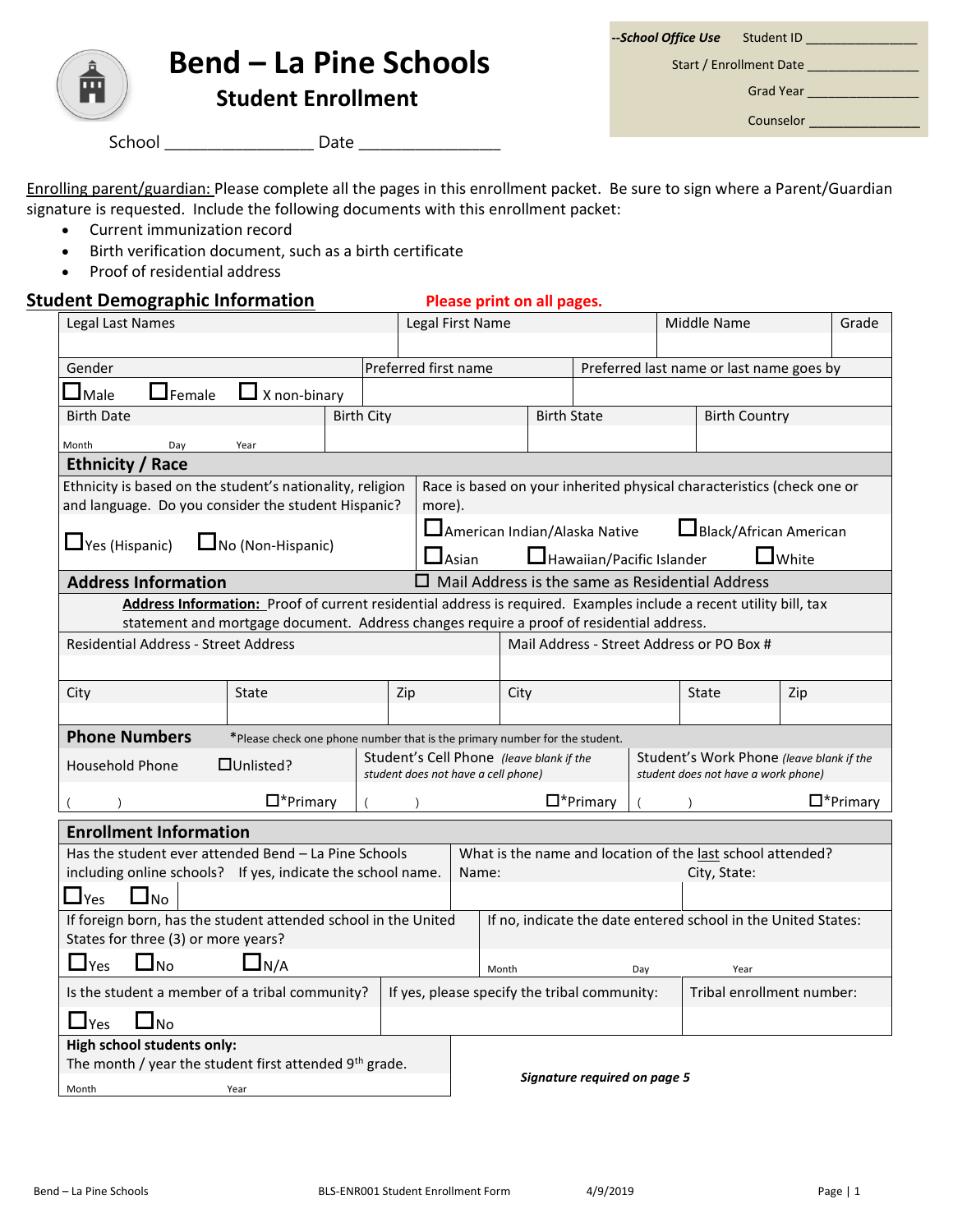| Student's Legal Last Name | Student's Legal First Name |
|---------------------------|----------------------------|
|                           |                            |

### **Language Use Survey**

This questionnaire is required. The purpose of this survey is to determine if your child's current language exposure and use might make your child eligible to receive English Learner (EL) services. If a language other than English is listed, your child's English proficiency will be assessed. English language services will only be provided if student is eligible.

| <b>Student's Language:</b> What language(s) does your                                                                                                                                                                                                          |                 | Home Language: What language(s) does your                                                     | <b>American Sign Language:</b>              |  |  |  |
|----------------------------------------------------------------------------------------------------------------------------------------------------------------------------------------------------------------------------------------------------------------|-----------------|-----------------------------------------------------------------------------------------------|---------------------------------------------|--|--|--|
| student currently speak/express most frequently outside                                                                                                                                                                                                        |                 | student hear or use regularly in your household (i.e.                                         | Does your student use                       |  |  |  |
| of school?                                                                                                                                                                                                                                                     |                 | spoken, media, music, literature, etc.)?                                                      | American Sign Language?                     |  |  |  |
|                                                                                                                                                                                                                                                                |                 |                                                                                               | ∩ו⊿                                         |  |  |  |
| Describe the language(s) your student understands:                                                                                                                                                                                                             |                 |                                                                                               |                                             |  |  |  |
| $\Box$ No English<br>$\Box$ Mostly another language and a little English<br><b>Let</b> Tribal or Native Language<br>Mostly English and little of another language                                                                                              |                 | $\Box$ Only English                                                                           | $\Box$ English and another language equally |  |  |  |
| Does your student frequently participate in cultural activities<br>that are in a language other than English? Please list the<br>activity and how often your child participates in the activity (for<br>example: once a week, two times a week, once a month). |                 | Is there anything else you think the school should know about your<br>student's language use? |                                             |  |  |  |
| Yes, please describe the activity:                                                                                                                                                                                                                             | $\Box$ NA or No | Yes, please describe:                                                                         | $\Box$ NA or No                             |  |  |  |
| Has your student ever received bilingual/ESL services or<br>instruction?                                                                                                                                                                                       |                 | If yes, please select the type of instruction.                                                |                                             |  |  |  |
| <b>IYes</b>                                                                                                                                                                                                                                                    |                 | $\Box$ Listening $\Box$ Speaking $\Box$ Reading $\Box$ Writing                                |                                             |  |  |  |

#### **Confidential Information and Services**

| Has the student ever received or participated in a Special Education program?                                 |                                                                  | Is the student currently on an IEP?                                                      |       |                                   |     |                                            |  |
|---------------------------------------------------------------------------------------------------------------|------------------------------------------------------------------|------------------------------------------------------------------------------------------|-------|-----------------------------------|-----|--------------------------------------------|--|
| $\Box$ No<br>$\Box$ Yes                                                                                       | $\mathsf{I}$ $\mathsf{I}$ $\mathsf{V}$ $\mathsf{P}$ $\mathsf{S}$ | $\square$ No                                                                             |       |                                   |     |                                            |  |
| Has the student ever been in a Special Education<br>testing or evaluation process (currently or in the past)? |                                                                  | Additional information regarding the student's Special Education program.                |       |                                   |     |                                            |  |
| $\Box$ Yes<br>$\bigsqcup$ No                                                                                  |                                                                  |                                                                                          |       |                                   |     |                                            |  |
| Has the student ever received or<br>participated in a 504 Plan?                                               |                                                                  | Has the student ever received or participated<br>in a Talented and Gifted (TAG) program? |       | student has received.             |     | Indicate any extra academic assistance the |  |
| $\sqcup$ Yes<br>$\Box$ No                                                                                     | LI No<br>$\sqcup$ Yes                                            |                                                                                          |       |                                   |     |                                            |  |
| Has the student ever received or<br>participated in school counseling services?                               |                                                                  | If yes, please provide additional information.                                           |       |                                   |     |                                            |  |
| $\Box$ Yes<br>$\Box$ No                                                                                       |                                                                  |                                                                                          |       |                                   |     |                                            |  |
| Has the student ever been expelled from a school?                                                             |                                                                  | If yes, enter the name of the school.                                                    |       | If yes, enter the expulsion date. |     |                                            |  |
| $\sqcup$ Yes<br>$\bigsqcup$ No                                                                                |                                                                  |                                                                                          | Month |                                   | Day | Year                                       |  |
| Has the student ever been referred for a Risk Assessment?                                                     |                                                                  |                                                                                          |       |                                   |     |                                            |  |
| <b>I</b> Yes<br>N٥                                                                                            |                                                                  |                                                                                          |       |                                   |     |                                            |  |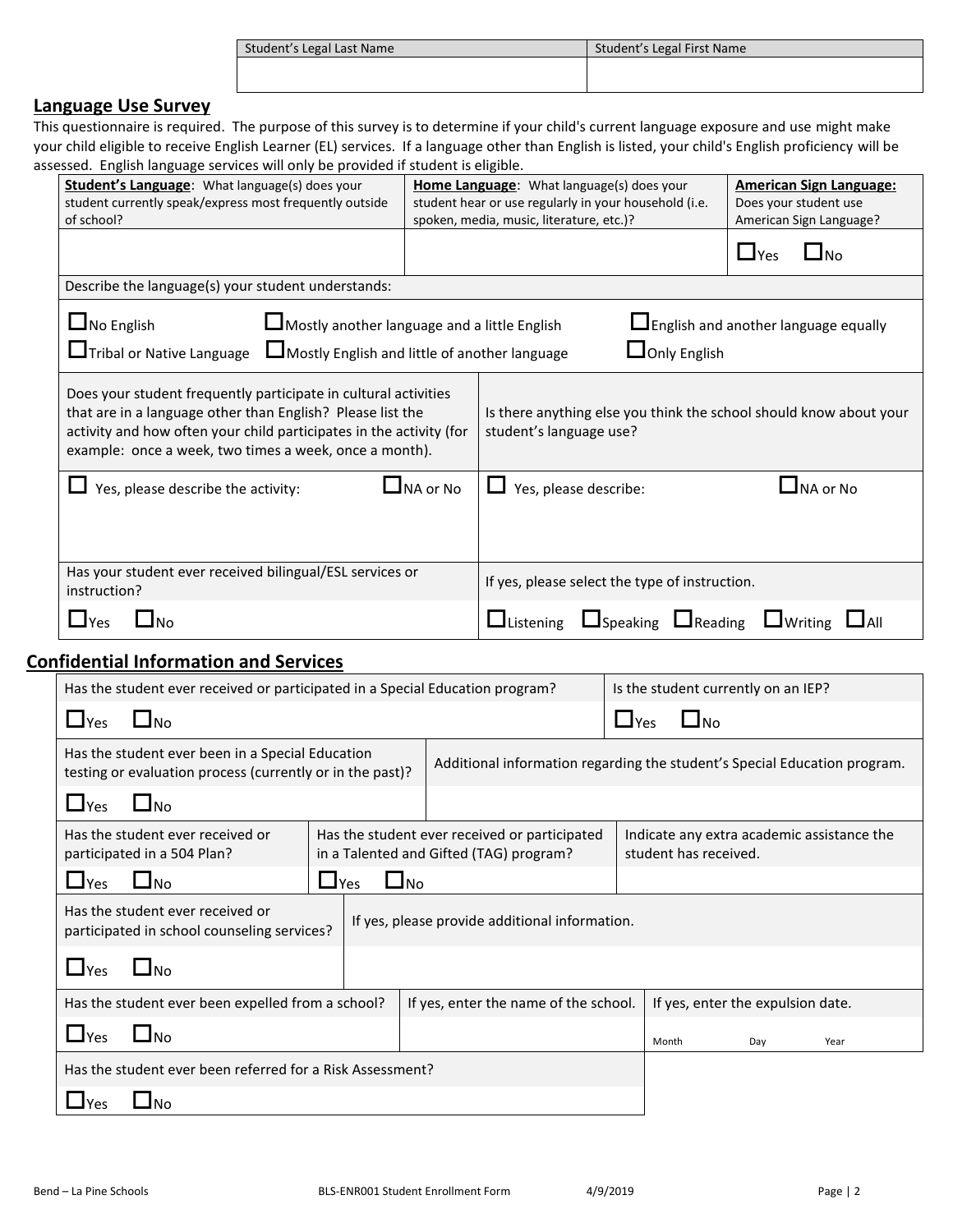| Student's Legal Last Name | Student's Legal First Name |
|---------------------------|----------------------------|
|                           |                            |

#### **Transportation Services**

Students attending their boundary school and who live further than 1.0 mile for elementary, or 1.5 miles for secondary are automatically assigned a bus route closest to their residential address. There are exceptions. Please review our "What-Ifs" posted on our Bend – La Pine Schools Parent webpage, School Buses.

| Will this student ride a bus?             | When will the student begin riding the bus (effective date of this request)?                                      |
|-------------------------------------------|-------------------------------------------------------------------------------------------------------------------|
| l Ino                                     |                                                                                                                   |
| For kindergarten students ONLY:           |                                                                                                                   |
| Can the student be left unattended at the | If you checked No (that the student may not be left unattended at the Pick Up and Drop                            |
| Pick Up and Drop Off locations?           | Off locations), the following is needed in the Emergency Contact section:                                         |
|                                           | A minimum of one (1) local Emergency Contact name with a phone number<br>and the <b>RELEASE</b> checkbox checked. |

#### **Sibling Information** List siblings that are attending Bend – La Pine Schools.

| Sibling Last Name | Sibling First Name | Grade   School Attending |
|-------------------|--------------------|--------------------------|
|                   |                    |                          |
|                   |                    |                          |
|                   |                    |                          |
|                   |                    |                          |
|                   |                    |                          |

#### **Emergency Contact Information**

Do not list Parents/Guardians that will be added to the Parent/Guardian section. Complete the emergency contacts (1-3) in the order that you would like the contacts called. Please include a local contact, the AREA CODE with the phone for all contacts and indicate who the student can be released to.

Kindergarten students\*: Please see the Transportation Services section above.

|    | <b>First Name</b> | Last Name  | Relationship to student |      |                  |                | Release student to this contact? |
|----|-------------------|------------|-------------------------|------|------------------|----------------|----------------------------------|
| #1 |                   |            |                         |      | $\Box$ Yes       | $\bigsqcup$ No |                                  |
|    | Cell Phone        | Home Phone | Other Phone             | City |                  |                | State                            |
|    |                   |            |                         |      |                  |                |                                  |
| #2 | <b>First Name</b> | Last Name  | Relationship to student |      | $\mathbf{L}$ Yes | $\Box$ No      | Release student to this contact? |
|    | Cell Phone        | Home Phone | Other Phone             | City |                  |                | State                            |
|    |                   |            |                         |      |                  |                |                                  |
|    | <b>First Name</b> | Last Name  | Relationship to student |      |                  |                | Release student to this contact? |
| #3 |                   |            |                         |      | $\sqcup$ Yes     | $\Box$ No      |                                  |
|    | Cell Phone        | Home Phone | <b>Other Phone</b>      | City |                  |                | State                            |
|    |                   |            |                         |      |                  |                |                                  |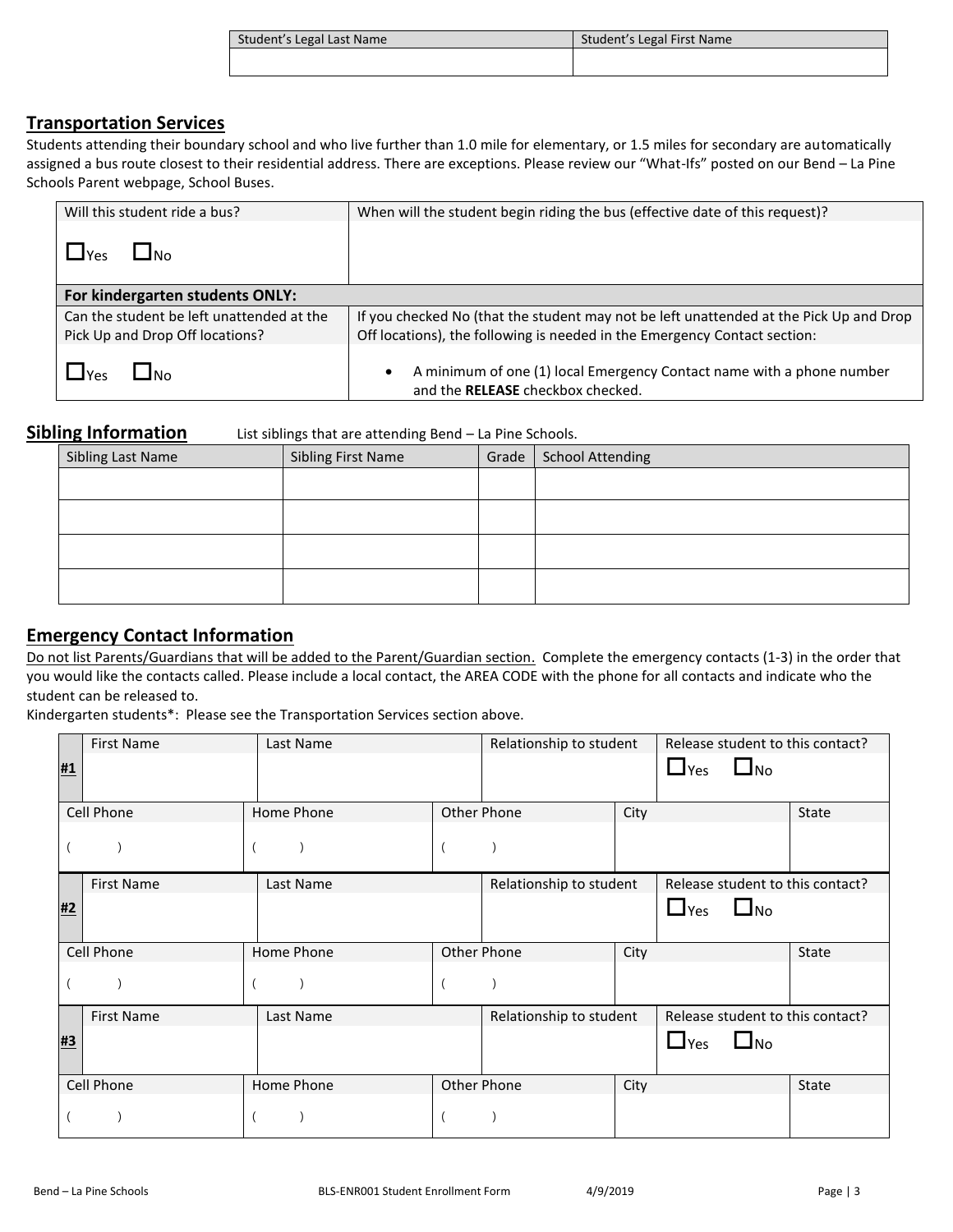| Student's Legal Last Name | Student's Legal First Name |
|---------------------------|----------------------------|
|                           |                            |

# **Parent /Guardian Information**

**IMPORTANT: It is assumed that parents/guardians listed have access to student information unless legal documentation is provided** 

**indicating otherwise**. Please provide the following information for this student's parents, including parents who do not live with the student.

| Parent / Guardian - #1                                                                                                                                                                                      |                                                                        |                         | List one parent / guardian below.   |                                       |                  |                          |                                                                     |                         |                |                                |
|-------------------------------------------------------------------------------------------------------------------------------------------------------------------------------------------------------------|------------------------------------------------------------------------|-------------------------|-------------------------------------|---------------------------------------|------------------|--------------------------|---------------------------------------------------------------------|-------------------------|----------------|--------------------------------|
| Last Name                                                                                                                                                                                                   |                                                                        | <b>First Name</b>       |                                     |                                       | Nick Name        |                          | Middle Initial                                                      | Relationship to student |                |                                |
|                                                                                                                                                                                                             |                                                                        |                         |                                     |                                       |                  |                          |                                                                     |                         |                |                                |
| Does the student live                                                                                                                                                                                       | Is this person allowed contact Does this person have                   |                         |                                     |                                       |                  | Does this person want to |                                                                     |                         |                | Can the student be released to |
| with this person?                                                                                                                                                                                           | with the student?                                                      |                         | custody of the student?             |                                       |                  | receive school mailings? |                                                                     | this person?            |                |                                |
| $\blacksquare$ No<br>$\sqcup$ Yes                                                                                                                                                                           | $\mathsf{\underline{J}}$ Yes                                           | $\bigsqcup$ No          | $\Box$ Yes                          | $\square$ No                          |                  | $\Box$ Yes               | _Ino                                                                | $\Box$ Yes              | ⅃⋈ჿ            |                                |
| Street Address (residential address)                                                                                                                                                                        |                                                                        |                         | Same as student's                   |                                       |                  | <b>Mailing Address</b>   | (if different than the student's)                                   |                         |                |                                |
|                                                                                                                                                                                                             |                                                                        |                         |                                     |                                       |                  |                          |                                                                     |                         |                |                                |
| City                                                                                                                                                                                                        | State                                                                  |                         | Zip                                 |                                       | City             |                          | State                                                               |                         | Zip            |                                |
| Email address                                                                                                                                                                                               |                                                                        |                         |                                     |                                       |                  | Place of employment      |                                                                     |                         |                |                                |
|                                                                                                                                                                                                             |                                                                        |                         |                                     |                                       |                  |                          |                                                                     |                         |                |                                |
| Primary language                                                                                                                                                                                            |                                                                        |                         | Language for written correspondence |                                       |                  |                          | Use American Sign Language?                                         |                         |                |                                |
|                                                                                                                                                                                                             |                                                                        |                         |                                     |                                       |                  |                          | $\mathsf{\underline{J}}$ Yes                                        | <b>No</b>               |                |                                |
|                                                                                                                                                                                                             |                                                                        |                         |                                     |                                       |                  |                          |                                                                     |                         |                |                                |
| Member of the Armed Forces on active duty OR full-time National Guard?                                                                                                                                      |                                                                        |                         |                                     |                                       |                  |                          |                                                                     |                         |                |                                |
| Yes- Army, Navy, Air Force, Marine Corps or Coast Guard, full time National Guard, Active Duty Reserve, Dual Status Military Tech                                                                           |                                                                        |                         |                                     |                                       |                  |                          |                                                                     |                         |                |                                |
| No-Includes retired or discharged member, part-time National Guard not deployed, inactive reserve, civilian employee of Dept. of Defense                                                                    |                                                                        |                         |                                     |                                       |                  |                          |                                                                     |                         |                |                                |
| <b>Phone Numbers</b>                                                                                                                                                                                        | *Please check one phone that is this parent's primary contact number.* |                         |                                     |                                       |                  |                          |                                                                     |                         |                |                                |
| <b>Cell Phone</b>                                                                                                                                                                                           |                                                                        |                         | Household Phone                     |                                       |                  | □Unlisted?               | <b>Work Phone</b>                                                   |                         |                |                                |
|                                                                                                                                                                                                             |                                                                        | $\ast$ <b>D</b> Primary |                                     |                                       |                  | * <sup>D</sup> Primary   |                                                                     |                         |                | $\ast$ $\Box$ Primary          |
| Oregon Title 1C Migrant Education Program - Student(s) may qualify for free services such as tutoring, lunch and academic support.                                                                          |                                                                        |                         |                                     |                                       |                  |                          |                                                                     |                         |                |                                |
| Have you moved by yourself or with your children in the last three                                                                                                                                          |                                                                        |                         |                                     |                                       |                  |                          | Did you or another person in your home work in agriculture, forest, |                         |                |                                |
| $(3)$ years?                                                                                                                                                                                                |                                                                        |                         |                                     |                                       |                  |                          | nurseries, fishing/processing or dairy in the past three (3) years? |                         |                |                                |
| $\mathbf{\mathsf{\Psi}}$ Yes<br>JNo                                                                                                                                                                         |                                                                        |                         |                                     | $\mathbf{\mathsf{\underline{J}}}$ Yes |                  | ⊿No                      |                                                                     |                         |                |                                |
|                                                                                                                                                                                                             |                                                                        |                         |                                     |                                       |                  |                          |                                                                     |                         |                |                                |
|                                                                                                                                                                                                             |                                                                        |                         |                                     |                                       |                  |                          |                                                                     |                         |                |                                |
| Parent/Guardian - #2                                                                                                                                                                                        |                                                                        |                         | List one parent/guardian below.     |                                       |                  |                          |                                                                     |                         |                |                                |
| Last Name                                                                                                                                                                                                   |                                                                        | First Name              |                                     |                                       | <b>Nick Name</b> |                          | Middle Initial                                                      | Relationship to student |                |                                |
| Does the student live                                                                                                                                                                                       | Is this person allowed contact Does this person have                   |                         |                                     |                                       |                  | Does this person want to |                                                                     |                         |                | Can the student be released to |
| with this person?                                                                                                                                                                                           | with the student?                                                      |                         | custody of the student?             |                                       |                  | receive school mailings? |                                                                     | this person?            |                |                                |
| $\mathbf 1$ Yes<br>No                                                                                                                                                                                       | <b>I</b> Yes                                                           | <b>J</b> No             | $\mathbf{\square}$ Yes              | <b>No</b>                             |                  | $\mathbf{\square}$ Yes   | l No                                                                | <b>Yes</b>              | N <sub>0</sub> |                                |
| Street Address (residential address)                                                                                                                                                                        |                                                                        |                         | Same as student's                   |                                       |                  | <b>Mailing Address</b>   | (if different than the student's)                                   |                         |                |                                |
|                                                                                                                                                                                                             |                                                                        |                         |                                     |                                       |                  |                          |                                                                     |                         |                |                                |
| City                                                                                                                                                                                                        | State                                                                  |                         | Zip                                 |                                       | City             |                          | State                                                               |                         | Zip            |                                |
| Email address                                                                                                                                                                                               |                                                                        |                         |                                     |                                       |                  | Place of employment      |                                                                     |                         |                |                                |
| Primary language                                                                                                                                                                                            |                                                                        |                         | Language for written correspondence |                                       |                  |                          | Use American Sign Language?                                         |                         |                |                                |
|                                                                                                                                                                                                             |                                                                        |                         |                                     |                                       |                  |                          |                                                                     | JNo                     |                |                                |
|                                                                                                                                                                                                             |                                                                        |                         |                                     |                                       |                  |                          | $\Box$ Yes                                                          |                         |                |                                |
| Member of the Armed Forces on active duty OR full-time National Guard?<br>Yes- Army, Navy, Air Force, Marine Corps or Coast Guard, full time National Guard, Active Duty Reserve, Dual Status Military Tech |                                                                        |                         |                                     |                                       |                  |                          |                                                                     |                         |                |                                |
| No-Includes retired or discharged member, part-time National Guard not deployed, inactive reserve, civilian employee of Dept. of Defense                                                                    |                                                                        |                         |                                     |                                       |                  |                          |                                                                     |                         |                |                                |
| <b>Phone Numbers</b>                                                                                                                                                                                        | *Please check one phone that is this parent's primary contact number.* |                         |                                     |                                       |                  |                          |                                                                     |                         |                |                                |
| <b>Cell Phone</b>                                                                                                                                                                                           |                                                                        |                         | <b>Household Phone</b>              |                                       |                  | $\Box$ Unlisted?         | <b>Work Phone</b>                                                   |                         |                |                                |
|                                                                                                                                                                                                             |                                                                        |                         |                                     |                                       |                  |                          |                                                                     |                         |                |                                |
|                                                                                                                                                                                                             |                                                                        | $*$ <b>D</b> Primary    |                                     |                                       |                  | $*$ <b>D</b> Primary     |                                                                     |                         |                | $*$ <b>D</b> Primary           |
| Oregon Title 1C Migrant Education Program - Student(s) may qualify for free services such as tutoring, lunch and academic support.<br>Have you or your family moved within the last three (3) years to      |                                                                        |                         |                                     |                                       |                  |                          | Did you or another person in your home work in agriculture, forest, |                         |                |                                |
| seek or obtain work?                                                                                                                                                                                        |                                                                        |                         |                                     | $\mathbf{I}$ Yes                      |                  |                          | nurseries, fishing/processing or dairy in the past three (3) years? |                         |                |                                |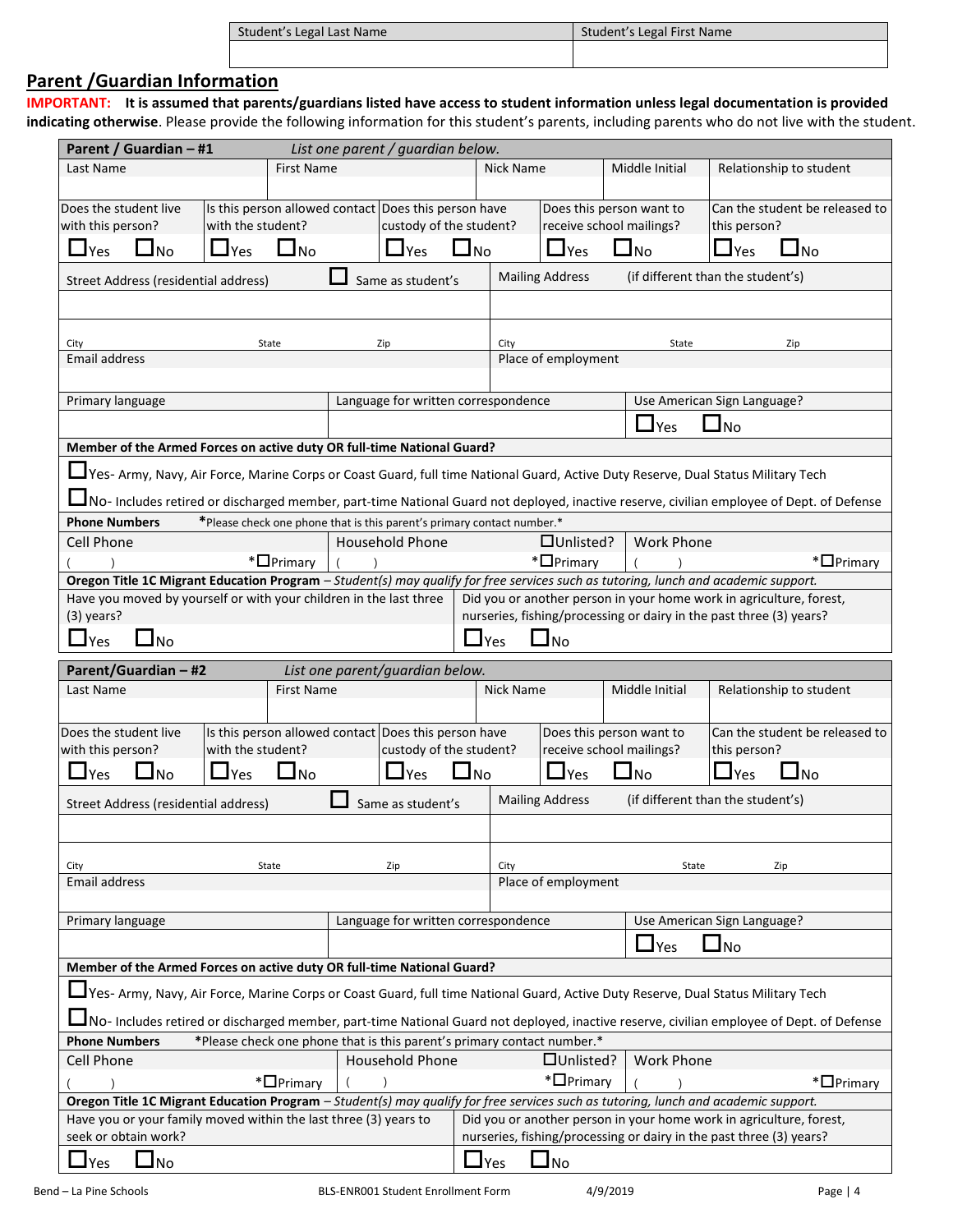| Student's Legal Last Name | Student's Legal First Name |
|---------------------------|----------------------------|
|                           |                            |

#### **School Absences and School Announcements**

Oregon law requires schools to notify a parent/guardian by the end of the day when a student has an unexcused or unverified absence.

A minimum of **ONE** (A) parent/guardian is required to receive notifications by telephone. **'A' is REQUIRED.** If a parent/guardian is not listed below, Bend – La Pine Schools will notify the parent listed as 'Parent/Guardian – #1' in the Parent/Guardian Information section.

|                                                                           | Last Name | First Name | Telephone / notification number: | Notification types:                                    |  |  |
|---------------------------------------------------------------------------|-----------|------------|----------------------------------|--------------------------------------------------------|--|--|
|                                                                           |           |            |                                  | $\blacksquare$ Attendance $\blacksquare$ Announcements |  |  |
| OptionalSpecify an additional parent / guardian to receive notifications. |           |            |                                  |                                                        |  |  |
|                                                                           | Last Name | First Name | Telephone / notification number: | Notification types:                                    |  |  |
|                                                                           |           |            |                                  | □ Attendance □ Announcements                           |  |  |

#### **Directory Information**

| <b>Release of Information</b>                                                                                                                                                                                                                                                  |
|--------------------------------------------------------------------------------------------------------------------------------------------------------------------------------------------------------------------------------------------------------------------------------|
| Notice regarding <b>DIRECTORY INFORMATION</b> : Bend-La Pine Schools, in compliance with FERPA, has a policy that may allow for the                                                                                                                                            |
| release of student directory information as outlined in Board Policy JOA. Student directory information is regularly included in<br>school publications, class pictures, yearbooks, event programs, vendor solicitations and external/internal communications.                 |
|                                                                                                                                                                                                                                                                                |
| If you <b>do not</b> want Bend-La Pine Schools to release and/or include your student's directory information as described above, please<br>check the below box stating you would like to opt-out of releasing Directory Information.                                          |
|                                                                                                                                                                                                                                                                                |
| $\Box$ Directory Information                                                                                                                                                                                                                                                   |
| Notice regarding RELEASE OF INFORMATION TO MILITARY AND COLLEGE RECRUITERS: The No Child Left Behind Act of 2001                                                                                                                                                               |
| requires school districts to provide, upon request, the names, addresses, and phone numbers of secondary school students to                                                                                                                                                    |
| military recruiters, colleges and universities.                                                                                                                                                                                                                                |
| If you <b>do not</b> want Bend-La Pine Schools to release your student's information and/or provide information about your student to<br>either the military, colleges and university please indicate by checking the below box or boxes of what you would like to opt-out of. |
| $\Box$ College Recruiters<br>Military                                                                                                                                                                                                                                          |
|                                                                                                                                                                                                                                                                                |
|                                                                                                                                                                                                                                                                                |
| For more information, please visit our Policy and Regulations web page at www.bend.k12.or.us                                                                                                                                                                                   |
|                                                                                                                                                                                                                                                                                |
|                                                                                                                                                                                                                                                                                |

#### **Parent /Guardian Signature**

I verify that the above information is accurate and complete, and I understand that it is my responsibility to notify the school office promptly of changes to this information.

| Parent/Guardian Signature:    |       |
|-------------------------------|-------|
| Parent/Guardian Printed Name: | Date: |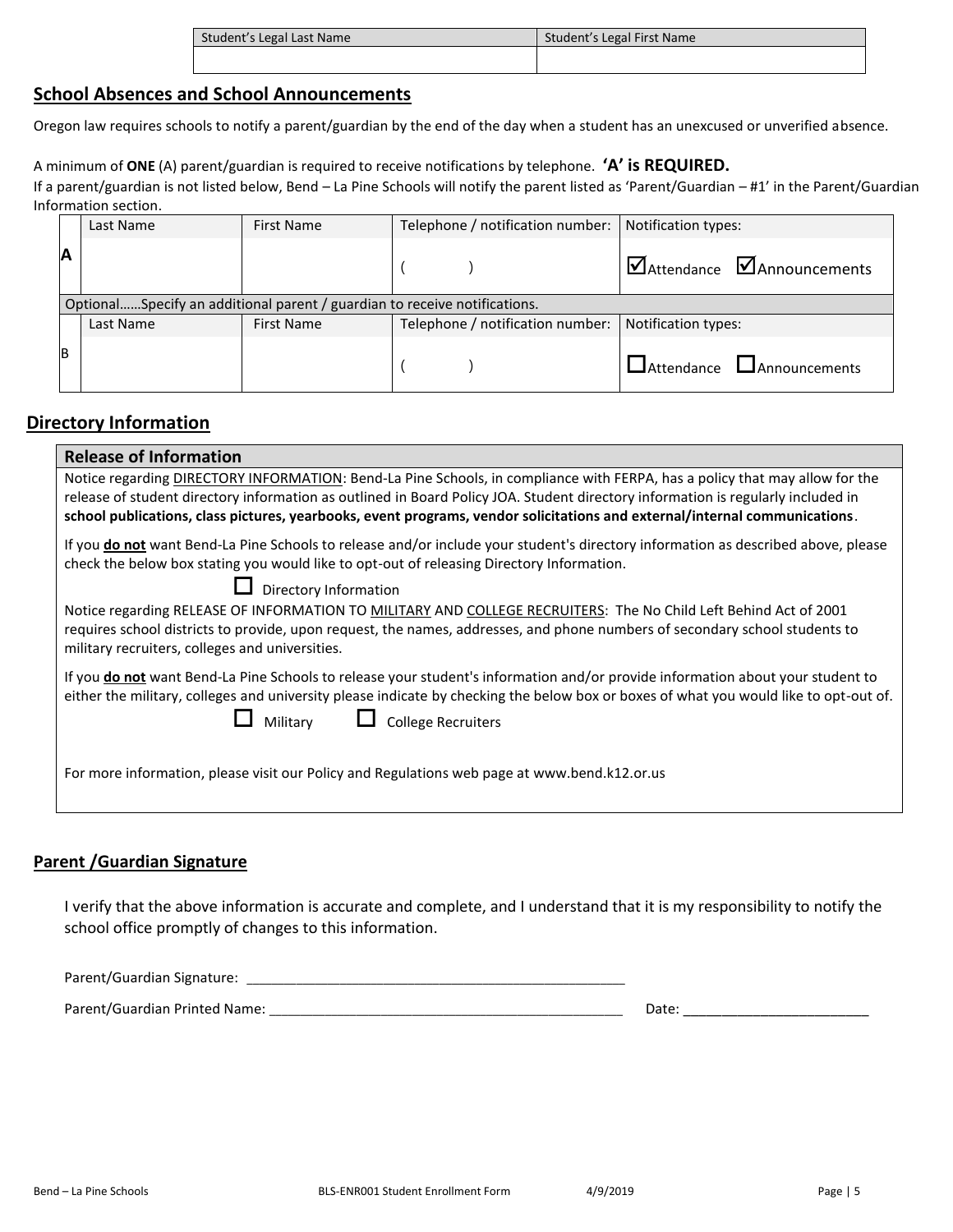

# **Bend – La Pine Schools**

# **Important Acknowledgments**

|    | Student's Legal Last Name                                                                                                                                    | Student's Legal First Name                                                                                                                                                                                                                                                                                                                                                                                  |                      |
|----|--------------------------------------------------------------------------------------------------------------------------------------------------------------|-------------------------------------------------------------------------------------------------------------------------------------------------------------------------------------------------------------------------------------------------------------------------------------------------------------------------------------------------------------------------------------------------------------|----------------------|
|    |                                                                                                                                                              |                                                                                                                                                                                                                                                                                                                                                                                                             |                      |
|    | PLEASE READ and ANSWER each question/statement.<br>Provide your initials as an approval or acknowledgment.                                                   |                                                                                                                                                                                                                                                                                                                                                                                                             |                      |
| 1. | Does the student have any physical limitations?<br>If yes, please describe:                                                                                  |                                                                                                                                                                                                                                                                                                                                                                                                             | $\Box$ Yes $\Box$ No |
| 2. | attempt to contact the identified emergency person(s) will be made.                                                                                          | It is occasionally necessary to contact a parent/guardian regarding a student emergency such as an<br>accident or sudden illness. If a medical emergency occurs at school, or at a school sponsored activity,<br>efforts will be made to contact the parent/guardian. If the parent/guardian cannot be reached, an                                                                                          | Initials             |
| 3. | The parent/guardian will be contacted as soon as possible.                                                                                                   | In the event that an injury or illness is so severe that immediate medical treatment is necessary, school<br>officials will exercise good judgment by calling 911 or transport the student to the nearest medical facility.                                                                                                                                                                                 | Initials             |
| 4. | document.                                                                                                                                                    | The parent/guardian accepts responsibility of notifying the school nurse or the school's main office staff of<br>any changes to the student's health status during the school year and after the date shown on this                                                                                                                                                                                         | <b>Initials</b>      |
| 5. | school office.                                                                                                                                               | If you have questions or would like to discuss this student's health with the school nurse contact the                                                                                                                                                                                                                                                                                                      | Initials             |
| 6. | This includes prescriptions, over the counter medications, essential oils and cough drops.<br>Emergency medication may be exempt, contact the school office. | All medications that your student will take at school must be taken to and from the school office by the<br>parent/guardian. An Authorization for Medication Administration form is required for each medication.                                                                                                                                                                                           | Initials             |
| 7. | Schools do not stock medications. Parent/guardian must provide medications.                                                                                  |                                                                                                                                                                                                                                                                                                                                                                                                             | <b>Initials</b>      |
| 8. | and/or parental rights.                                                                                                                                      | Both parents will have equal access to their children while they are at school unless such access is<br>otherwise restricted by court order and that court order has been presented to the school office.<br>Court orders and/or judgements must be signed and dated by a judge. Parents / guardians are<br>responsible for providing the school office with the most current information regarding custody | Initials             |

#### **Parent /Guardian Signature**

I verify that I have read each of the above acknowledgments I understand that it is my responsibility to notify the school office promptly of changes.

| Parent/Guardian Signature:    | Date:      |
|-------------------------------|------------|
| Parent/Guardian Printed Name: | Telephone: |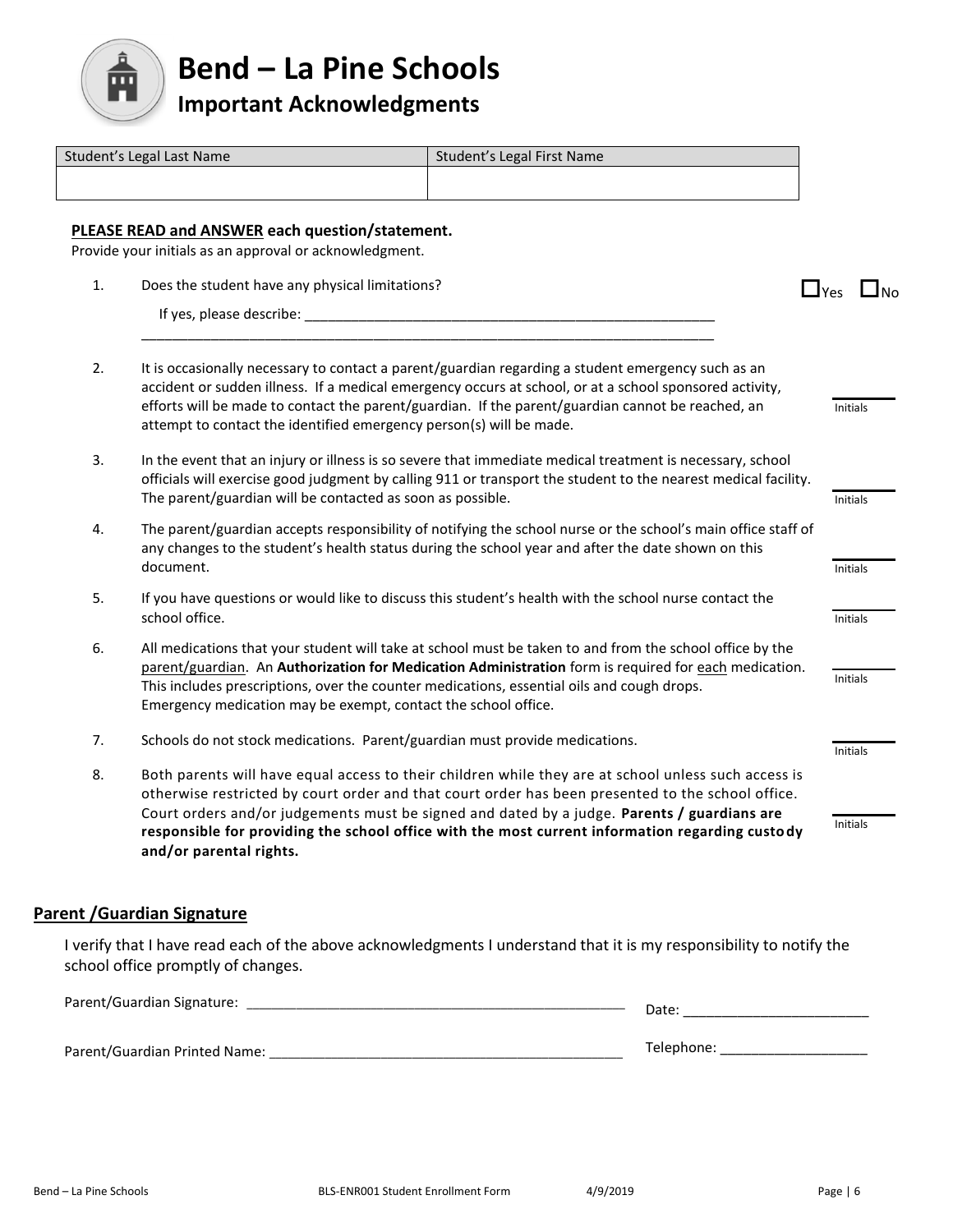

# **Bend – La Pine Schools**

**Student Health Information**

*--School Office Use* Student ID \_\_\_\_\_\_ Homeroom: Nurse Notified: Date: \_\_\_\_\_\_\_\_\_\_\_\_\_\_\_\_

| ю<br>т<br>۱r |  |
|--------------|--|
|              |  |

School \_\_\_\_\_\_\_\_\_\_\_\_\_\_\_\_\_\_\_\_\_\_\_\_\_\_\_\_\_\_\_\_\_ Date \_\_\_\_\_\_\_\_\_\_\_\_\_\_\_\_\_

| Student's Legal Last Name | Student's Legal First Name | Student's Legal Middle Name | Student's Birth Date |     |      |
|---------------------------|----------------------------|-----------------------------|----------------------|-----|------|
|                           |                            |                             |                      |     |      |
|                           |                            |                             | Month                | Dav | Year |

**IMPORTANT:** If the student has a life threatening condition, please contact the school's nurse prior to the student's first day of school.

**This information must be updated each school year. Please check any of the following conditions that apply to this student. Provide the condition details for each item selected. Please contact your student's school if the student's health status changes.**

#### **Health Conditions** □ None - *Student does not have any Health Conditions.*

| Life threatening allergy to |  |
|-----------------------------|--|
|                             |  |

| Non-life threatening allergy / sensitivity to |  |
|-----------------------------------------------|--|
|                                               |  |

| . .<br>Medication allergy<br>v LO<br>,,, ancipi |  |  |  |
|-------------------------------------------------|--|--|--|
|                                                 |  |  |  |

|        | O Absence                     | $\bigcirc$ Other                      | $\bigcirc$ Stable                                                                                                           |
|--------|-------------------------------|---------------------------------------|-----------------------------------------------------------------------------------------------------------------------------|
|        |                               |                                       | Headaches                                                                                                                   |
|        |                               |                                       | <b>Traumatic Brain Injury</b>                                                                                               |
| Vision | <b>OGlasses</b>               | Last exam date:                       |                                                                                                                             |
|        |                               |                                       |                                                                                                                             |
|        | Autism<br>Muscular<br>Hearing | O Other<br>Asperger's<br>Neurological | <b>Bleeding Disorder</b><br>Concussion<br>Date:<br><b>O</b> Contacts<br>A note from a health care provider may be required. |

A note from a health care provider may be required.

| If you checked any of the above conditions, please complete the following: |                                                                                                                           |                              |  |  |
|----------------------------------------------------------------------------|---------------------------------------------------------------------------------------------------------------------------|------------------------------|--|--|
| <b>Health Condition</b>                                                    | How does this condition present itself?<br>What happens, what does it look like, time of year it may occur, the<br>cause. | Treatment and/or medication. |  |  |
|                                                                            |                                                                                                                           |                              |  |  |
|                                                                            |                                                                                                                           |                              |  |  |
|                                                                            |                                                                                                                           |                              |  |  |
|                                                                            |                                                                                                                           |                              |  |  |

#### **Parent /Guardian Signature**

I verify that the above health information is accurate and complete, and I understand that it is my responsibility to notify the school office promptly of changes to this information.

Parent/Guardian Signature: \_\_\_\_\_\_\_\_\_\_\_\_\_\_\_\_\_\_\_\_\_\_\_\_\_\_\_\_\_\_\_\_\_\_\_\_\_\_\_\_\_\_\_\_ Date: \_\_\_\_\_\_\_\_\_\_\_\_\_\_\_\_\_\_\_\_\_\_\_

Parent/Guardian Printed Name: \_\_\_\_\_\_\_\_\_\_\_\_\_\_\_\_\_\_\_\_\_\_\_\_\_\_\_\_\_\_\_\_\_\_\_\_\_\_\_\_\_\_\_\_ Telephone: \_\_\_\_\_\_\_\_\_\_\_\_\_\_\_\_\_\_\_\_\_\_\_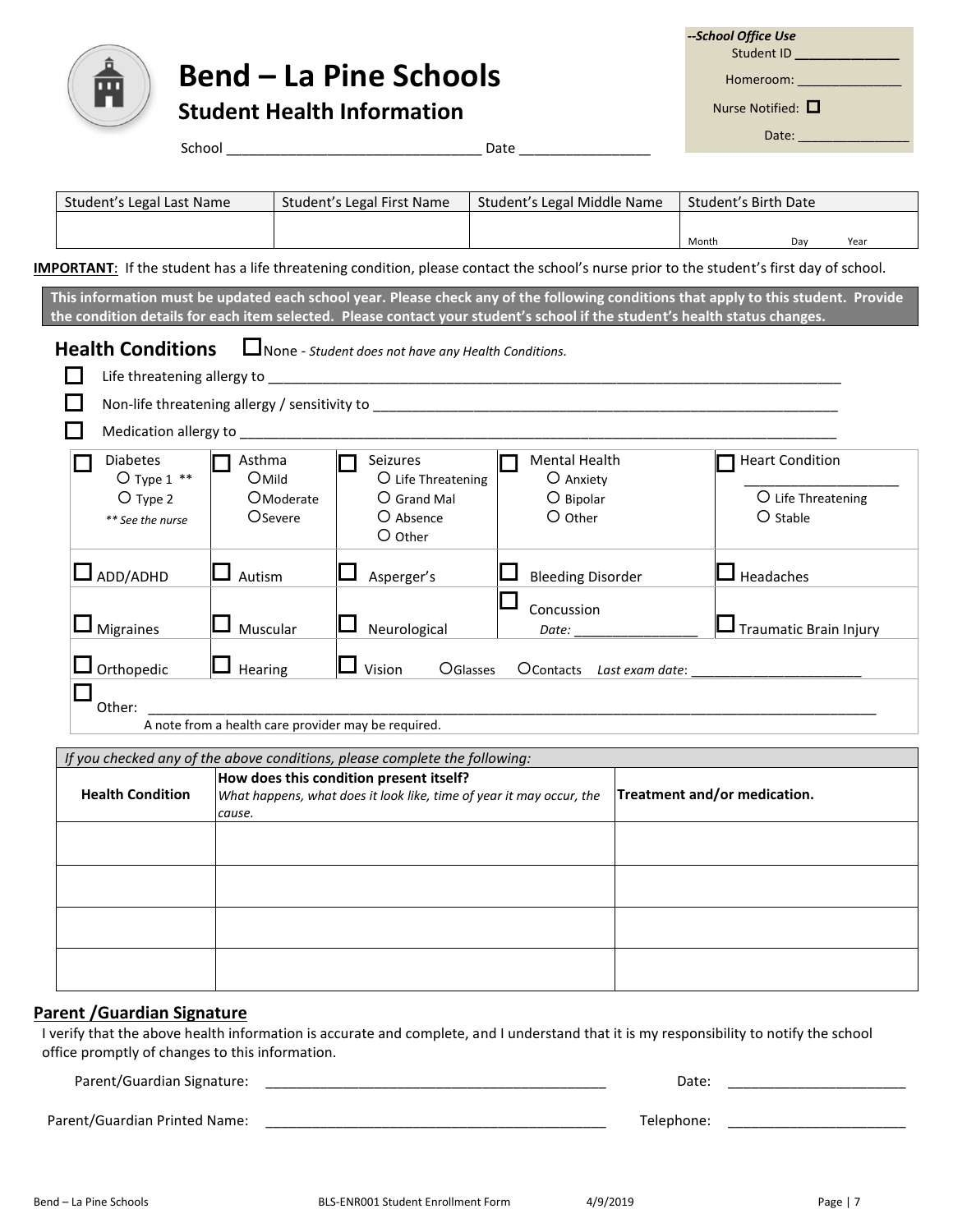# *This page is intended to be blank.*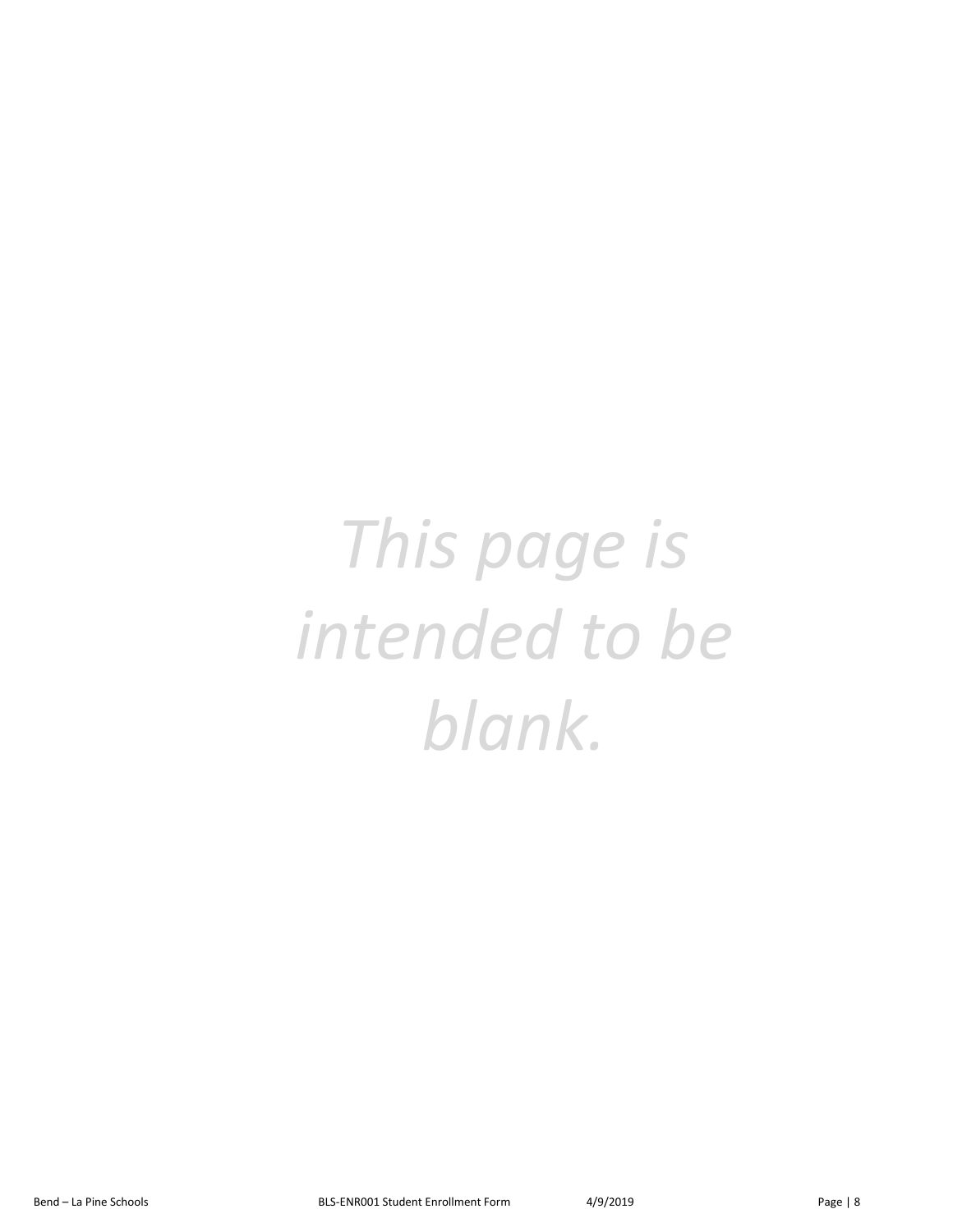#### Return this section to the school office.

Complete the items below for each parent that would like a ParentVue account. We recommend that one parent (at a minimum) request a ParentVue activation key and setup an account. Each parent will have their own activation key.

Your ParentVue account provides access to all your students enrolled in Bend – La Pine Schools.

*Activation Key's* expire after 120 days. If you do not create your ParentVue™ account within 120 days, you will need to request a new *Activation Key*.

Parents/guardians should review and update their student's information at the beginning of every school year.

Up-to-date and accurate information is essential in an emergency or responding to a medical situation.

| ParentVue™ Activation Key Request<br>NOTE: If you already have a ParentVue <sup>™</sup> account, you do not need to request another activation key. |  |  |  |  |
|-----------------------------------------------------------------------------------------------------------------------------------------------------|--|--|--|--|
| Please print.                                                                                                                                       |  |  |  |  |
| List the students attending a Bend - La Pine School that the above parent/guardian may have access to:                                              |  |  |  |  |
|                                                                                                                                                     |  |  |  |  |
|                                                                                                                                                     |  |  |  |  |
|                                                                                                                                                     |  |  |  |  |
|                                                                                                                                                     |  |  |  |  |
| Email<br>How would you like to receive your ParentVue Activation Key: [Mail (residential address)                                                   |  |  |  |  |

| ParentVue™ Activation Key Request<br>NOTE: If you already have a ParentVue <sup>™</sup> account, you do not need to request another activation key. |  |  |  |  |
|-----------------------------------------------------------------------------------------------------------------------------------------------------|--|--|--|--|
| Please print.                                                                                                                                       |  |  |  |  |
| List the students attending a Bend – La Pine School that the above parent/guardian may have access to:                                              |  |  |  |  |
|                                                                                                                                                     |  |  |  |  |
|                                                                                                                                                     |  |  |  |  |
|                                                                                                                                                     |  |  |  |  |
|                                                                                                                                                     |  |  |  |  |
| $\Box$ Email<br>How would you like to receive your ParentVue Activation Key: $\Box$ Mail (residential address)                                      |  |  |  |  |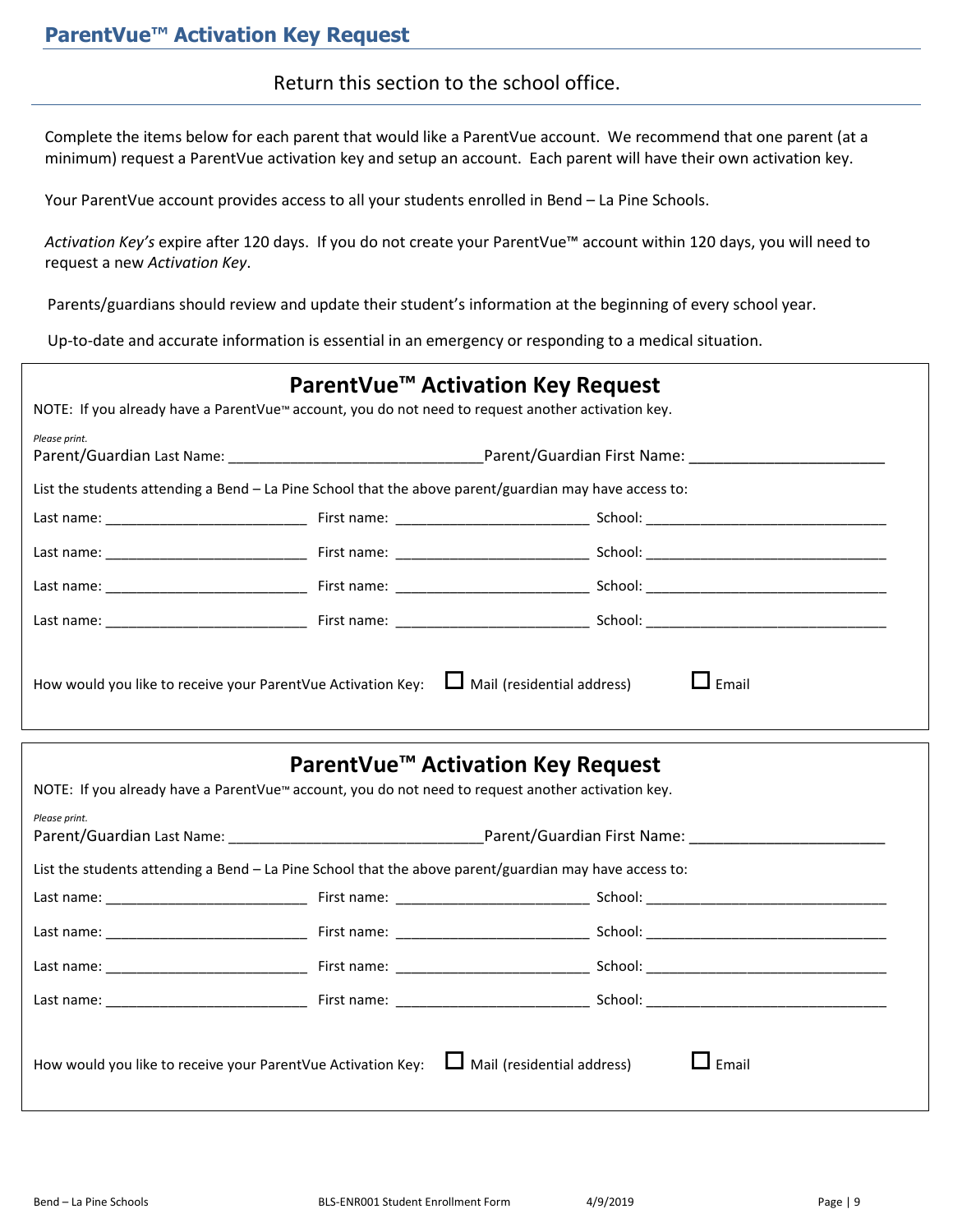# *This page is intended to be blank.*